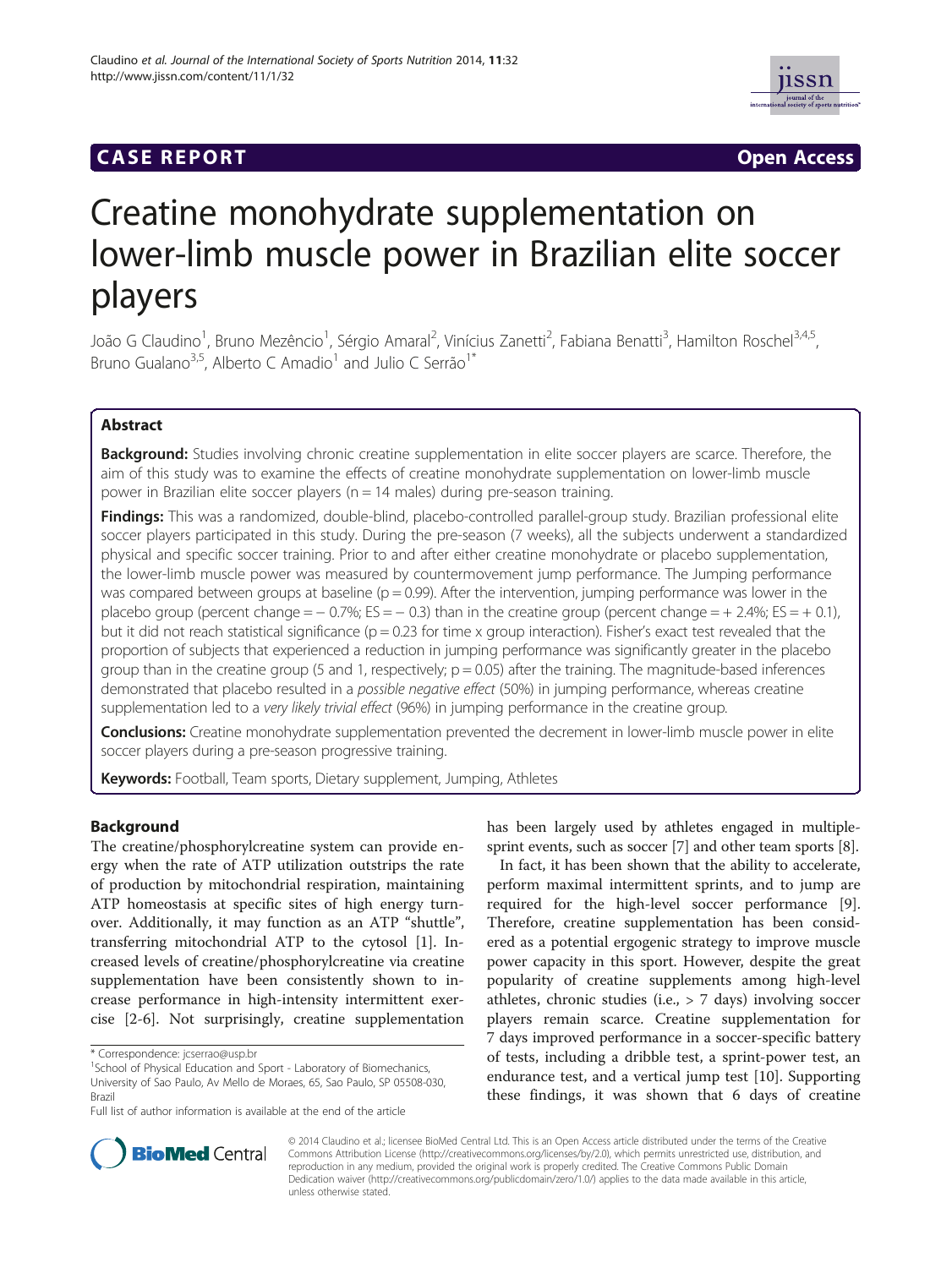supplementation improved repeated sprint performance and jumping ability after an intermittent exercise test in highly trained soccer players [\[11](#page-5-0)]. Furthermore, beneficial effects of 6 days of creatine supplementation were observed on repeated sprint and agility tasks in elite female soccer players [[12](#page-5-0)]. To the best of our knowledge, only 1 study investigated the chronic effects of creatine supplementation along with training in soccer players [[13\]](#page-5-0). These authors showed that 13 weeks of creatine supplementation  $(2 \times 7.5 \text{ g/d} \text{ in the first week and } 5 \text{ g/d} \text{)}$ throughout the rest of the protocol) improved muscle strength but not lean mass in collegiate female soccer players [\[13](#page-5-0)].

Therefore, the aim of this study was to examine the effects of creatine supplementation on lower-limb muscle power in Brazilian elite soccer players during their initial phase of the pre-season training period. Given that during this period, the training loads are intensified, usually leading to a functional overreaching (i.e., a small decrement in performance) [[14\]](#page-5-0). We expected that creatine supplementation would improve or, at least, mitigate the decline in lower-limb muscle power performance.

# Methods

# Experimental design

This was a randomized, double-blind, placebo-controlled parallel-group study. Brazilian elite soccer players participated in this study. In order to evaluate lower-limb muscle power, countermovement jump (CMJ) performance was assessed using a strain-gauge force plate. During the initial phase of the pre-season (7 weeks), all of the subjects underwent a standardized physical and specific training previously determined by the team's trainers. Prior to and after either creatine or placebo supplementation, CMJ, dietary intake, and anthropometric parameters (i.e., body mass and height) were assessed.

# Subjects

Twenty three Brazilian elite soccer players from the same soccer team (Red Bull Brazil Football, Sao Paulo, Brazil) participated in this study. Five subjects were discharged from the team during the study, 3 had injuries, and 1 refused to supplement. Hence, 14 (player positions = 5 defenders, 3 midfielders, and 6 forwards) male subjects  $(18.3 \pm 0.9 \text{ years}; 69.9 \pm 8.8 \text{ kg}; 1.75 \pm 0.1 \text{ m})$  completed the trial and were analyzed. Thus, 7 subjects remained in the Placebo Group and 7 in the Creatine Group. None of them declared using dietary supplements for at least 3 months before the baseline. All of the subjects underwent the same diet and training schedules during the protocol. The experimental procedures were approved by the University of Sao Paulo Institutional Review Board for Human Subjects, and a written informed consent was obtained prior to their participation.

#### Training protocol

The protocol during the pre-season was comprised of both resistance training and specific training. Resistance training was a hypertrophy-oriented training supervised by a strength and conditioning coach, following classical recommendations [\[15](#page-5-0)]. Resistance exercise sessions were performed twice a week and lasted between 50 and 60 minutes, and involved multiple joint exercises (i.e., squat, bench press, lat pull down, leg press, and seated shoulder press) with  $3 \times 8 - 10$  repetition maximum interspersed by 1 to 3 minutes of recovery. Additionally, plyometric exercises were performed (i.e., horizontal, vertical, and depth jumping) during resistance training sessions, as this type of training can positively affect lower-limb power [[16\]](#page-5-0). The specific training consisted of small-sided games (e.g., passing, shooting, offense and defense drills as well as game simulations) performed 4 to 5 times a week. Training regimen involved  $6 \pm 1$  sessions per week, with each session lasting  $1.4 \pm 0.2$  hours.

The training load was determined for each training mode (i.e.; resistance training and specific training). The resistance training load was determined according to previous criteria by multiplying the RPE score which was reported 30 minutes after the end of the training session using the modified 10-point Borg scale - CR-10: RPE (session RPE) by the training volume (i.e., number of sets X number of repetitions) [[17\]](#page-5-0). The training load of the specific training was also assessed according to previous criteria by multiplying the session RPE by the training volume (i.e.; duration, in minutes, of the training session) [\[18](#page-5-0)]. Total training load, hereafter called training load, was measured as the summation (in arbitrary units) of the specific training loads and the resistance training loads per week according to previously described criteria [\[19](#page-5-0)].

Training load, as determined by RPE method [\[19\]](#page-5-0), was progressively increased throughout the training period as depicted in Figure [1.](#page-2-0)

# Jumping test

CMJ performance assessment protocol consisted of 8 jumps with 60-second intervals between each attempt [[20,21\]](#page-5-0). The average of the 8 jumps was considered for analysis. CMJ was initiated from a standing position. Subjects were instructed to maintain their hands on their chest and freely determine the amplitude of the countermovement in order to avoid changes in jumping coordination [[22](#page-5-0)]. Subjects were encouraged to jump as high as possible. Previous reports support the use of jumping to measure the effects of creatine on lower limb performance [[10](#page-5-0),[23](#page-5-0)-[25\]](#page-5-0).

A strain-gauge force plate (AMTI BP600900; Watertown, EUA) was used to measure jumping performance. Data referring to the vertical ground reaction force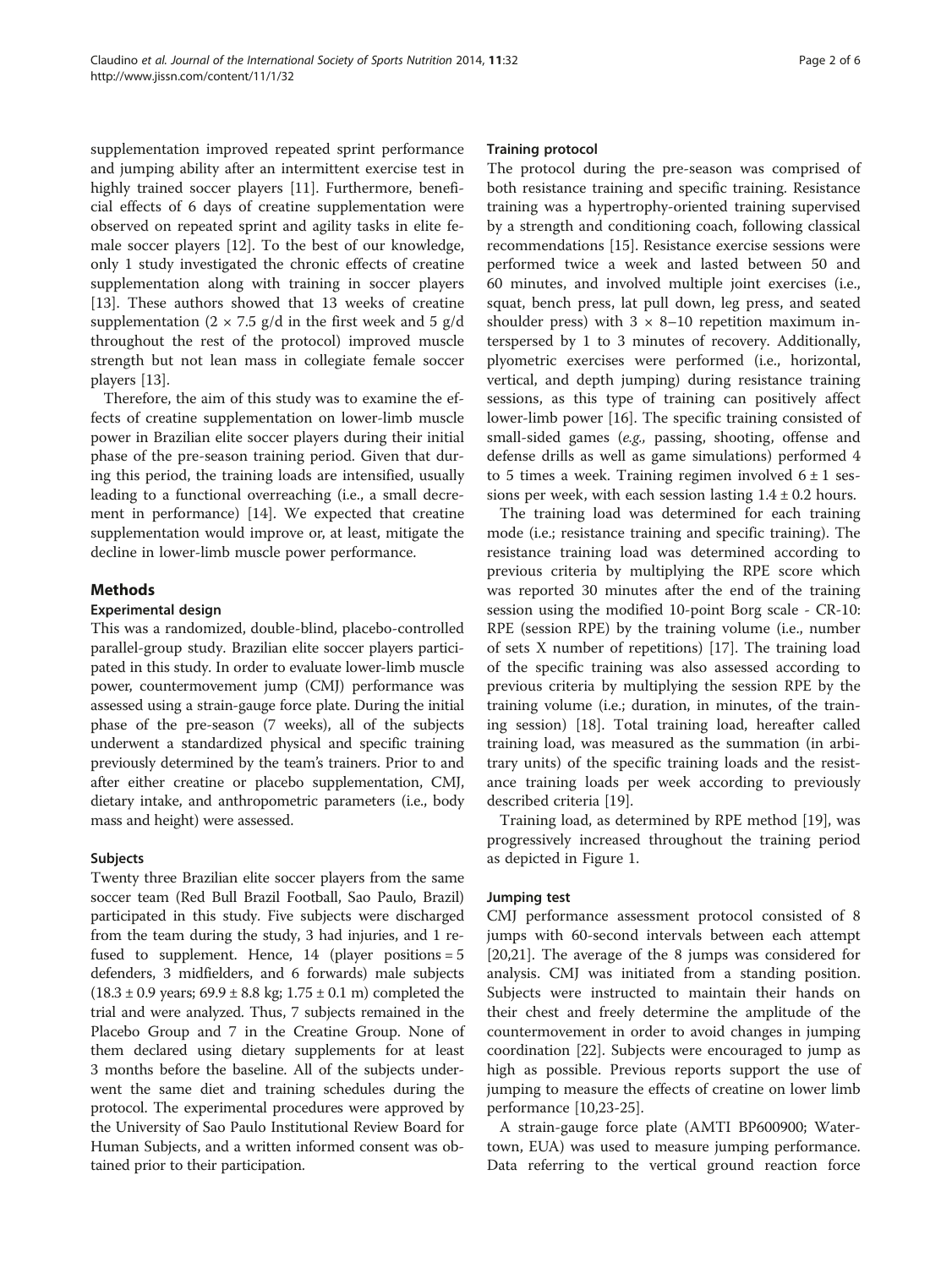component (Fy) were collected at a 1000 Hz. A Butterworth low pass (90 Hz cut off frequency) on-line filtering was also performed. Jumping height was determined by the impulse. The jumping performance was calculated by the following equation:

$$
h=\nu^2/2g
$$

where  $h$  is the height of jump,  $v$  is the vertical takeoff velocity, and  $g$  is the acceleration due to gravity. The data were analysed through the MatLab R2009b software (Mathworks, EUA).

#### Dietary intake

Dietary intake was assessed by means of 3, 24-hour dietary recalls undertaken on separate days (2 week days and 1 weekend day) using a visual aid photo album of real foods. Energy, macronutrient and creatine intake were analyzed by the software Virtual Nutri (Sao Paulo, Brazil). Supplementary creatine was not considered in the analysis.

# Creatine supplementation protocol and blinding procedure

The subjects from the creatine group received 20 g/d of creatine monohydrate (Probiótica, Sao Paulo, Brazil) for 1 week divided into 4 equal doses, followed by single daily doses of 5 g for the next 6 weeks. The subjects from the placebo group were given the same dose of dextrose. During the loading phase, supplements were presented in 4 packages and subjects were instructed to ingest the packet contents at breakfast, lunch, dinner and before bedtime. During the maintenance phase, the subjects consumed the supplement as a single dose during their lunch. They were asked to dissolve the supplements preferably in juice, in order to mask the supplements. The compliance to creatine supplementation was monitored weekly by personal communication, as

previously done in our studies in which creatine supplementation was shown to be capable of increasing muscle phosphorylcreatine content [[26-28\]](#page-5-0). The supplement packages were coded, so that, neither the investigators nor the participants were aware of the contents until completion of the analyses. The supplements were provided by a staff member of our research team who did not have any participation in the data acquisition, analyses, and interpretation. In order to verify the purity of the creatine monohydrate used, a sample was analyzed by HPLC and purity was established as 99.9%.

#### Anthropometric measurements

At baseline and after the intervention, body mass and height were measured using standardized procedures, with a calibrated scale (i.e.,  $\pm$  0.1 Kg) and a stadiometer (Filizola, Brasil).

#### Statistical analysis

Data were tested for normality and sphericity by Kolmogorov-Smirnov and Mauchly tests, respectively. A mixed model test was used to assess possible changes in the dependent variables. A Tukey post-hoc was used if necessary. Fisher's exact test was used to compare the possible differences between groups in the proportion of subjects who correctly guessed their supplements as well as in the incidence of performance reduction. Cohen's effect sizes (ES) were calculated for each group. The significance level was previously set at  $p < 0.05$ . In addition, jumping performance data were analyzed using a contemporary magnitudebased inferences approach [[29](#page-5-0)] in order to detect small effects of practical importance in an applied setting, a technique which is becoming increasingly common in an exercise performance research [[30-33\]](#page-5-0). This uses a spread sheet to establish the likelihood (percentually) of each experimental manipulation having a positive/trivial/negative effect. A Cohen's unit of 0.2 was employed as the smallest meaningful change in performance. Where the chance of

<span id="page-2-0"></span>

**6000**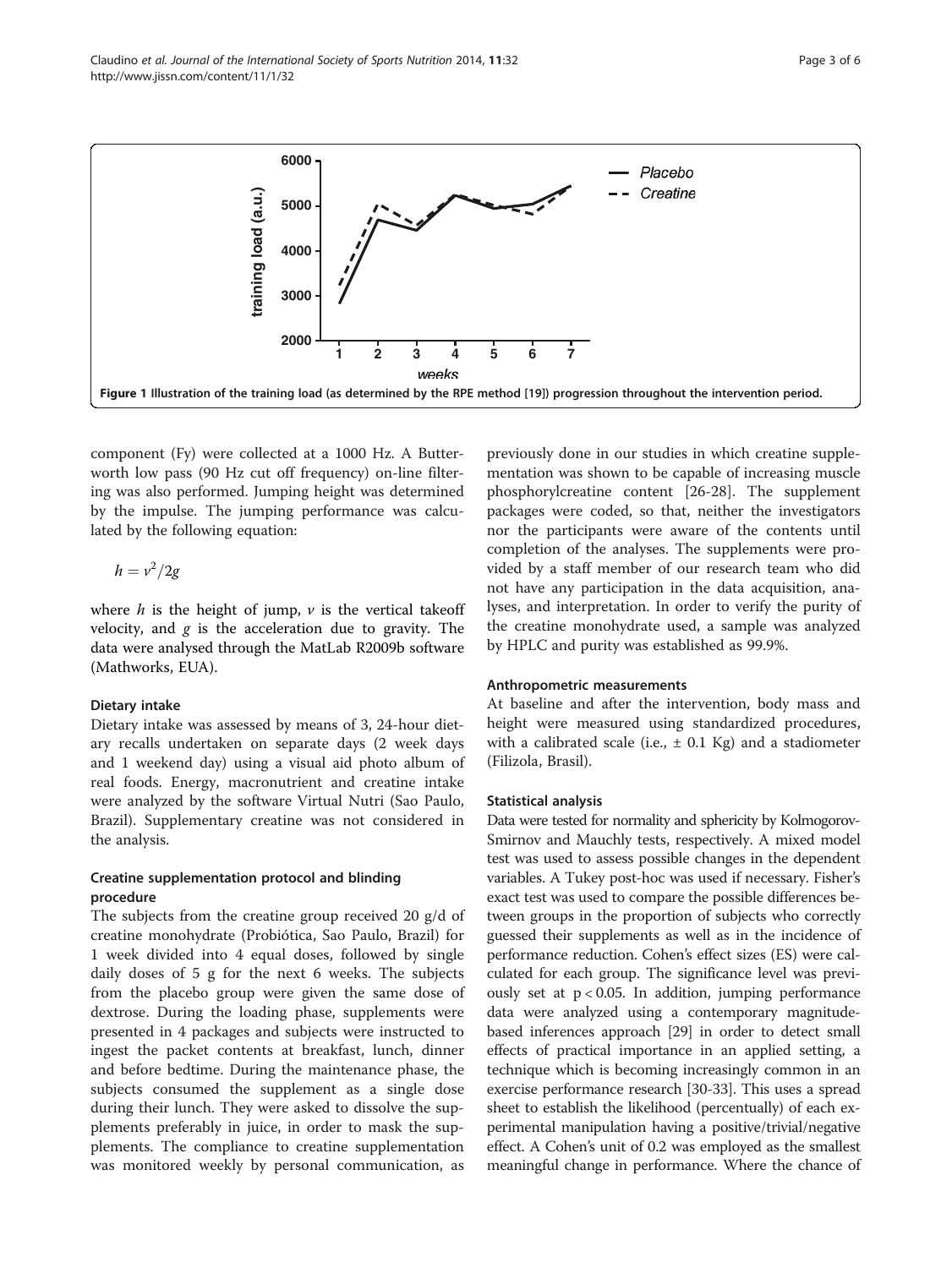benefit or harm were both >5%, the true effect was deemed unclear. Qualitative descriptors were assigned to the quantitative percentile scores as follows: 25-75% possible; 75-95% likely; 95-99% very likely; >99% almost cer-tain [[34,35\]](#page-5-0). Data are expressed as mean  $\pm$  SD, unless otherwise stated.

#### Results

Anthropometric characteristics were not significantly different between groups at baseline  $(p > 0.05)$ . Body mass was comparable between the creatine and the placebo groups. After the intervention, both groups tended to increase body mass (creatine: percent change  $= +0.8$ ; ES  $= +$ 0.1 and placebo: percent change =  $+ 2.2$ %; ES =  $+ 0.1$ , main time effect  $p = 0.06$ , with no significant differences between them (group  $\times$  time interaction  $p = 0.7$ ).

At the end of the study, subjects were inquired about the substance ingested. The percentage of correct answers was compared between groups as a way of ensuring the efficiency of blinding. Four subjects correctly identified the supplement in the creatine group, whereas 2 subjects were able to identify the correct supplement in the placebo group ( $p = 0.29$ ). Dietary intake (Table 1) did not differ significantly within- or between-groups.

Jumping performance (Figure 2) was comparable between groups at baseline  $(p = 0.99)$ . After the intervention, jumping performance was lower in the placebo group (percent change =  $-$  0.7%; ES =  $-$  0.3) than in the creatine group (percent change =  $+ 2.4\%$ ; ES =  $+ 0.1$ ), but it did not reach statistical significance  $(p = 0.23$  for time x group interaction). Fisher's exact test revealed that the proportion of subjects that experienced reduction in jumping performance was significantly greater in the placebo group than in the creatine group (5 and 1, respectively;  $p = 0.05$ ) after the intensified training. This was supported by the magnitude-based inference analysis, which demonstrated a possible negative effect (50%) in jumping performance in the placebo group, whereas a very likely trivial effect (96%) in jumping performance was observed in the creatine group.



# **Discussion**

Collectively, the present findings suggest that creatine supplementation prevented the progressive training-induced decline in lower-limb performance in professional elite soccer players during pre-season.

The ergogenic effects of creatine supplementation have been shown by several experimental protocols including high-intensity intermittent efforts [[2-6](#page-4-0)]. As soccer shows these characteristics, creatine supplements have often been used by soccer athletes in an attempt to improve their performance. For instance, a survey reported 274 occurrences of creatine-containing supplements during the 2006 Fédération Internationale de

| Table 1 Dietary intake in soccer players supplemented with either creatine or placebo during pre-season training |  |  |
|------------------------------------------------------------------------------------------------------------------|--|--|
|------------------------------------------------------------------------------------------------------------------|--|--|

|                            | Placebo $(n = 7)$  |                    | Creatine $(n = 7)$ |                    |
|----------------------------|--------------------|--------------------|--------------------|--------------------|
|                            | Pre                | Post               | Pre                | Post               |
| Total Energy (Kcal/d)      | $2887.9 \pm 700.6$ | $2952.2 \pm 634.4$ | $2718.4 \pm 603.2$ | $3035.1 \pm 943.2$ |
| Carbohydrate (g/d)         | $379.2 \pm 108.9$  | $451.1 \pm 143.9$  | $361.8 \pm 90.4$   | $462.0 \pm 147.6$  |
| Lipids (q/d)               | $98.0 \pm 26.7$    | $79.5 \pm 16.2$    | $92.1 \pm 23.6$    | $81.9 \pm 33.7$    |
| Protein (g/d)              | $122.3 \pm 28.9$   | $108.2 \pm 23.8$   | $110.5 \pm 12.7$   | $112.4 \pm 42.1$   |
| Protein (g/Kg body mass/d) | $1.8 \pm 0.5$      | $1.6 \pm 0.4$      | $1.6 \pm 0.2$      | $1.7 \pm 0.7$      |
| Creatine (q/d)             | $1.2 \pm 0.4$      | $1.2 \pm 0.4$      | $1.5 \pm 0.7$      | $1.2 \pm 0.4$      |

There were no significant differences within- or between-groups.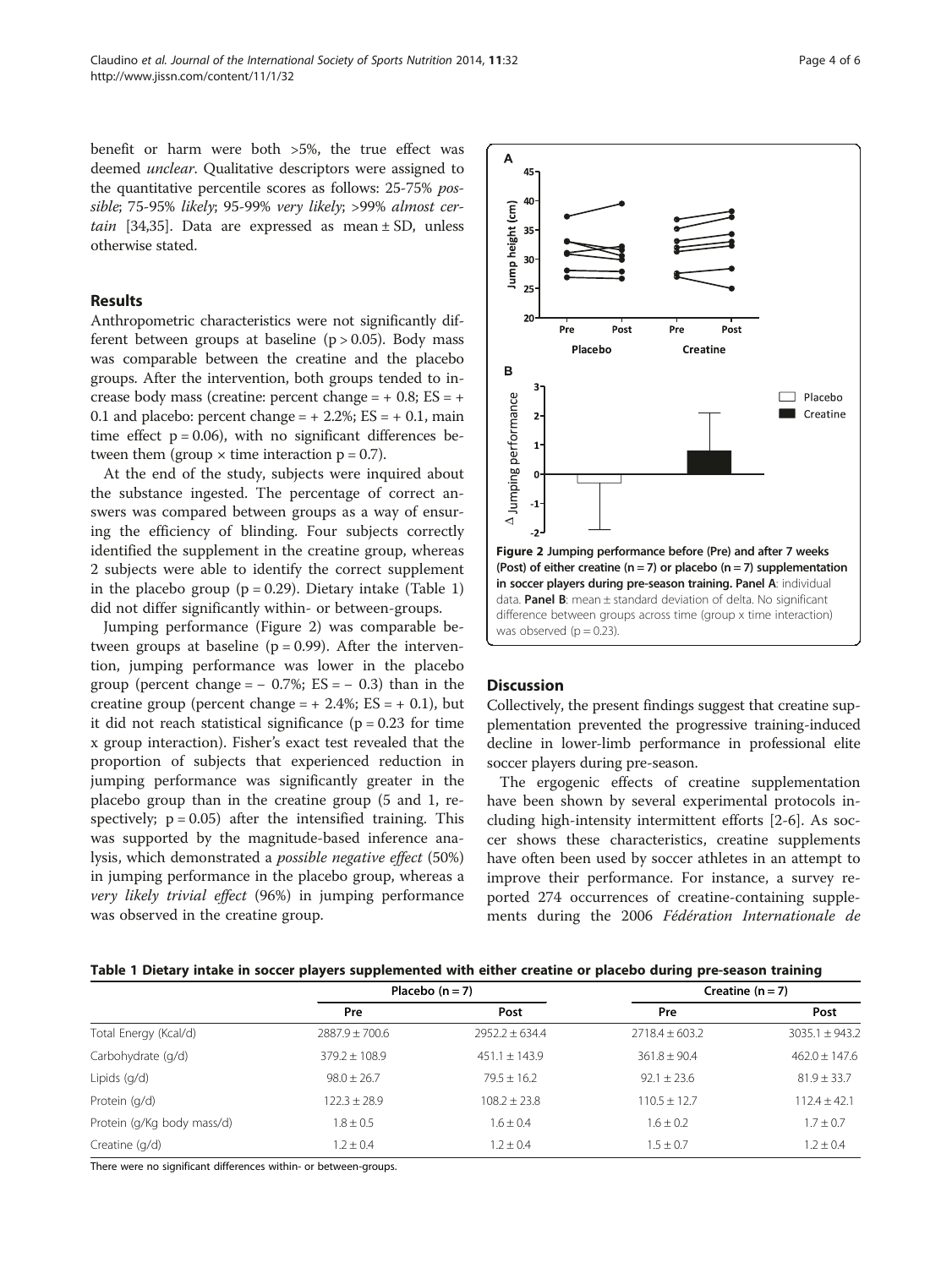<span id="page-4-0"></span>Football Association (FIFA) World Cup [7]. Possibly, an even higher incidence of creatine users would be found if the survey were extended to the whole season, as this supplement has also been thought to improve the training ability in soccer [\[36](#page-5-0)]. Supporting this notion, it was demonstrated that creatine supplementation improved muscle strength in collegiate female soccer players during off-season training [\[13](#page-5-0)]. However, the benefits of creatine in soccer remains inconclusive as there are very few data on the effects of chronic supplementation in elite athletes. In this regard, this study shows that chronic creatine supplementation can promote positive effects on lower-limb performance in elite players during a pre-season intensive training, providing applicable evidence that this dietary supplement may benefit professional soccer players.

The main mechanism underlying the beneficial effects of creatine shown in the current study could be a putative increase in the muscle phosphorylcreatine concentration, which could remain elevated during multiple exercise bouts, possibly offsetting the normal decrease in force production that occurs over the course of the training session [5,6,[25](#page-5-0),[37](#page-5-0)]. In agreement with this speculation, we observed a performance decline in the placebo group, but not in the creatine group, suggesting that creatine supplementation may be effective for maintaining muscular performance during a progressive training program. A similar conclusion was reached by another study, which demonstrated greater improvements in muscular performance following the initial phase of a short-term resistance training overreaching with creatine supplementation in resistance-trained men [[37](#page-5-0)]. Unfortunately, in the present study, we were unable to record the resistance training external load (i.e., external overload in kg and) in order to confirm this suggestion.

This study presents some limitations. First, since our sample was composed of top-level athletes with strict training routines, we were unable to assess muscle creatine content or to perform a battery of physical tests. However, the main goal of this study, which was to test the efficacy of this supplement on lower-limb performance in elite soccer players was effectively achieved. Second, our sample size was relatively small, since the subjects were recruited from a unique club to avoid confounding factors (e.g., different training regimes and diet). To circumvent this issue and prevent potential misinterpretations, different statistical approaches were used, including the magnitude-based inference, which allow detecting any possible changes in the performance that might be relevant in a sports setting. Therefore, a comprehensive analysis of our data based on the individual response, the Fisher's exact test, the ES, and the magnitude-based inferences, revealed a positive effect of creatine over placebo upon the primary outcome

(i.e., jumping performance), despite the lack of an interaction effect detected by the Mixed Model analysis.

## **Conclusions**

Creatine monohydrate supplementation prevented the decrement in lower-limb muscle power in elite soccer players during pre-season progressive training.

#### Abbreviations

CMJ: Countermovement jump; RPE: Perceived exertion; ES: Effect size.

#### Competing interests

The authors declare that they have no competing of interest.

#### Authors' contributions

CJG, RH, and GB were significant manuscript writers; MB, AS, ZV, BF, AAC, SJC were significant manuscript revisers/reviewers; CJG, RH, GB, AAC, SJC participated in the concept and design; CJG, MB, AS, ZV, BF were responsible for data acquisition; CJG, RH, GB, AAC, SJC participated in data analysis and interpretation. All authors read and approved the final manuscript.

#### Acknowledgements

The authors are thankful to "Programa USP Olimpíadas 2016" and "Fundação de Amparo à Pesquisa do Estado de São Paulo (FAPESP)" and "Coordenação de Aperfeiçoamento de Pessoal de Nível Superior (CAPES)" and "Conselho Nacional de Desenvolvimento Científico e Tecnológico (CNPq)" for the financial support.

#### Author details

<sup>1</sup>School of Physical Education and Sport - Laboratory of Biomechanics, University of Sao Paulo, Av Mello de Moraes, 65, Sao Paulo, SP 05508-030, Brazil. <sup>2</sup> Department of Health and Performance, Red Bull Brazil Football, João Lúcio do Prado street, Km 10, Jarinu, SP 13240-000, Brazil. <sup>3</sup>School of Physical Education and Sport - Laboratory of Applied Nutrition and Metabolism, University of Sao Paulo, Av Mello de Moraes, 65, Sao Paulo, SP 05508-030, Brazil. 4 School of Physical Education and Sport - Laboratory of Neuromuscular Adaptations to Strength Training, University of Sao Paulo, Av Mello de Moraes, 65, Sao Paulo, SP 05508-030, Brazil. <sup>5</sup>School of Medicine - Division of Rheumatology, University of Sao Paulo, Av Mello de Moraes, 65, Sao Paulo, SP 05508-030, Brazil.

#### Received: 16 January 2014 Accepted: 6 June 2014 Published: 18 June 2014

#### References

- 1. Wyss M, Kaddurah-Daouk R: Creatine and creatinine metabolism. Physiol Rev 2000, 80:1107–1213.
- 2. Barber JJ, McDermott AY, McGaughey KJ, Olmstead JD, Hagobian TA: Effects of combined creatine and sodium bicarbonate supplementation on repeated sprint performance in trained men. J Strength Cond Res 2013, 27:252–258.
- 3. Lee CL, Lin JC, Cheng CF: Effect of caffeine ingestion after creatine supplementation on intermittent high-intensity sprint performance. Eur J Appl Physiol 2011, 111:1669–1177.
- 4. Roschel H, Gualano B, Marquezi M, Costa A, Lancha AH Jr: Creatine supplementation spares muscle glycogen during high intensity intermittent exercise in rats. J Int Soc Sports Nutr 2010, 7:6.
- 5. Balsom PD, Söderlund K, Sjödin B, Ekblom B: Skeletal muscle metabolism during short duration high-intensity exercise: influence of creatine supplementation. Acta Physiol Scand 1995, 154:303-310.
- 6. Balsom PD, Ekblom B, Söderlund K, Sjödln B, Hultman E: Creatine supplementation and dynamic high intensity exercise. Scand J Med Sci Sports 1993, 3:143-149.
- 7. Tscholl P, Junge A, Dvorak J: The use of medication and nutritional supplements during FIFA World Cups 2002 and 2006. Br J Sports Med 2008, 42:725–730.
- 8. Chilibeck PD, Magnus C, Anderson M: Effect of in-season creatine supplementation on body composition and performance in rugby union football players. Appl Physiol Nutr Metab 2007, 32:1052-1057.